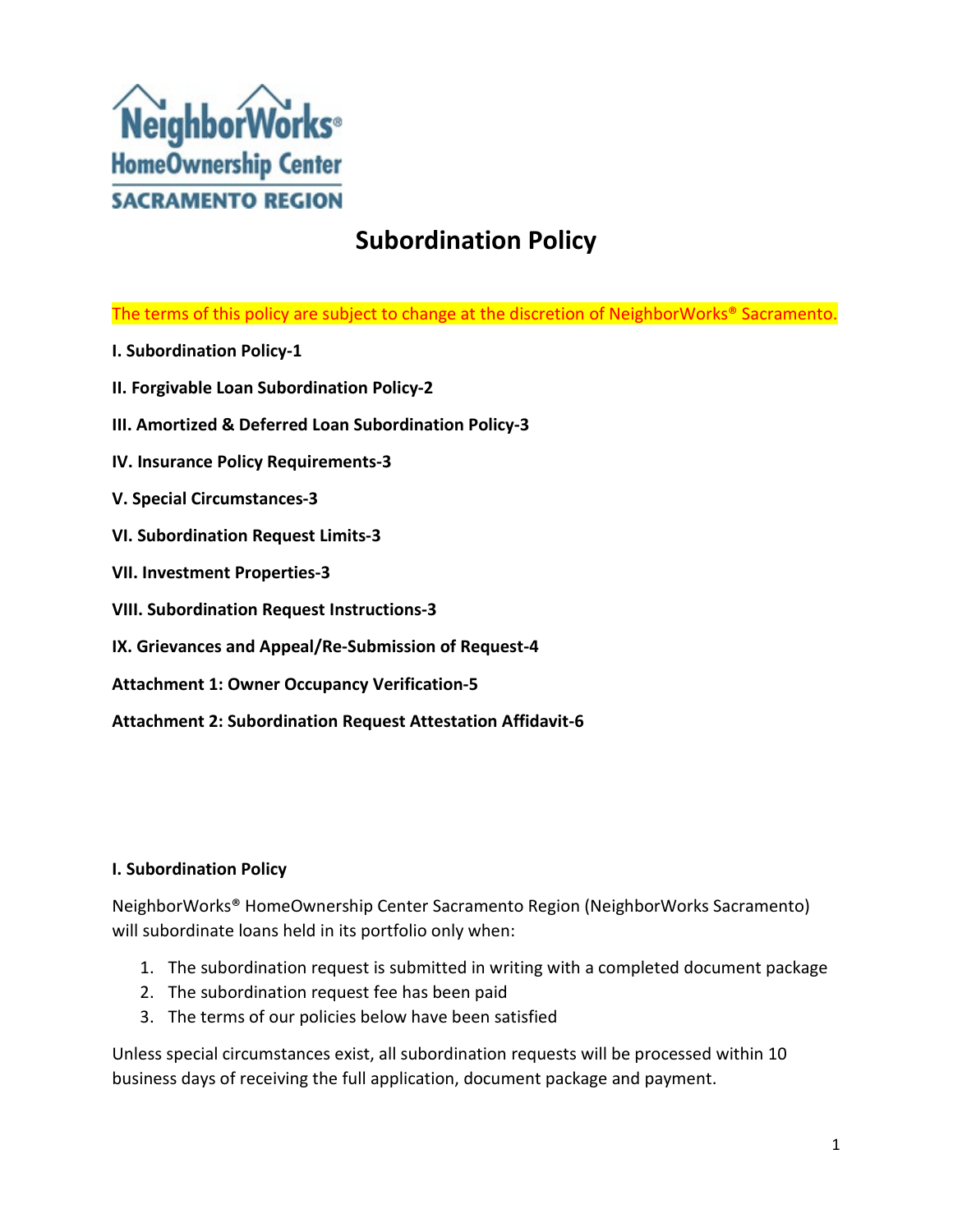### **II. Forgivable Loan Subordination Policy**

Subordination Requests for forgivable loans will be evaluated according to the NeighborhoodLIFT® Down Payment Assistance Loan Program Manual. See excerpt below:

# Subordination

LIFT will subordinate to a new first mortgage only if:

- Rate  $&$  term refinance with lower interest rate and/or payment
- Death or Divorce of one of the borrowers on the loan  $\bullet$
- Cash back in connection with rate and term refinance transactions (no cash out) is only allowed per sponsoring agency or lender guidelines as follows:
	- o If the new first mortgage loan is a Fannie Mae, Freddie Mac or lender portfolio program, the loan is subject to the lesser of a maximum 2% of the new refinance loan amount or \$2000 cash back to the borrower $(s)$
	- o If the new first mortgage is an FHA or VA transaction, the loan is subject to a maximum \$500 cash back to the borrower(s)
	- o If the new first mortgage is a USDA transaction, cash back to the borrower(s) is not allowed
- NOTE: State or local rules pertaining to cash back allowances may be more restrictive than agency or lender guidelines. In those instances, state or local requirements take precedence over these allowances.
- LIFT loans can subordinate to additional financing that is not part of a refinance transaction for eligible purposes. The LIFT lender must have prior approval from NeighborWorks America. Notification of the subordination to the first mortgage lender is required.

## **III. Amortized & Deferred Loan Subordination Policy:**

Subordination requests for CalHome loans will be evaluated according to this policy:

NeighborWorks® Sacramento will subordinate a CalHome loan to a new first mortgage only if:

- 1. A lower interest rate and/or monthly payment is achieved
- 2. Up-front closing costs are recaptured within 24 months according to our net tangible savings test. This savings does not include:
	- a. pre-payment and/or deferral of monthly payments
	- b. reimbursement of funds in an existing impound account or lender credits.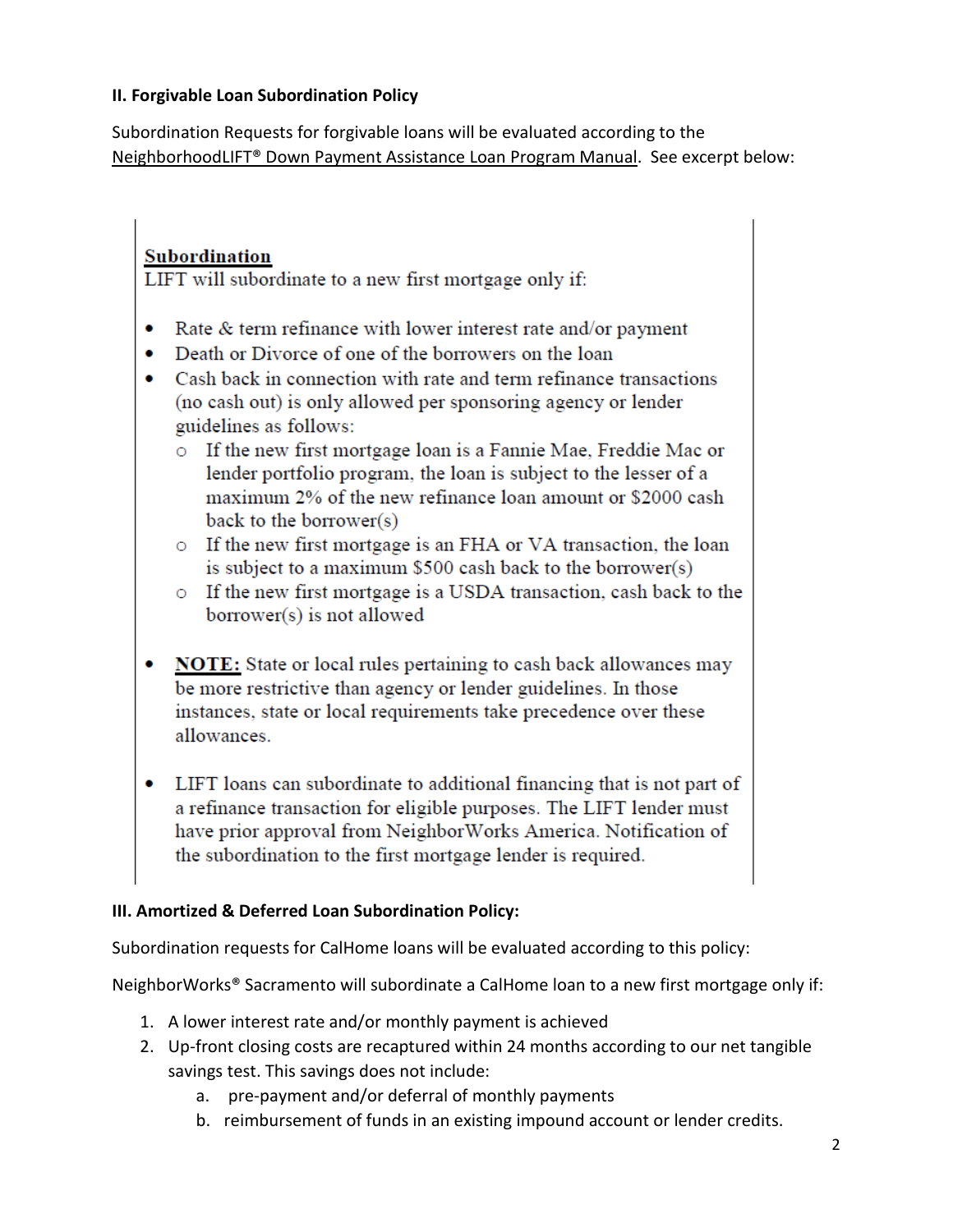- 3. The loan terms do not include cash out, except for:
	- a. The first mortgage is owned by Fannie Mae or Freddie Mac and the maximum cash back is the lesser of 2% of the new refinance loan or \$2,000
	- b. The first mortgage is a VA or FHA transaction, and the maximum cash back is \$500
- 4. The property remains owner occupied

#### **IV. Insurance Policy Requirements**

NeighborWorks Sacramento must remain as a names loss payee on any insurance policies.

### **V. Special Circumstances**

Special circumstances include, but are not limited to, code violations that require remediation, additional re-building costs post a flood, fire or natural disaster, or removal. Requests with special circumstances may require additional documentation and extend the 10-business day processing time.

#### **VI. Subordination Request Limits**

NeighborWorks® Sacramento Loan allows a borrower to submit a request for a subordination 3 times over the life of the loan.

### **VII. Investment Properties**

If a property is determined to be occupied by persons not listed on the Note, the loan will be called due. NeighborWorks® Sacramento will defer to the Note for the length of time allowed for repayment.

#### **VIII. Subordination Request Instructions**

The following information, documentation, and procedures apply for NeighborWorks® Sacramento to consider your subordination request:

- 1. The client's account with NeighborWorks® Sacramento must be current and have a satisfactory payment history.
- 2. The lender requesting the Subordination must include:
	- $\triangleright$  Subordination Request Attestation Affidavit
	- $\triangleright$  Copy 1003 Uniform Residential Loan Application
	- $\triangleright$  Copy of 1008 Uniform Underwriting & Transmittal Summary
	- $\triangleright$  Copy of Loan Estimate or Closing Disclosure if available
	- $\triangleright$  Copy of Estimated Settlement Statement from the Settlement Agent
	- $\triangleright$  Copy of a Current Mortgage Statement
	- $\triangleright$  Copy of Current Appraisal or Copy of Desktop Appraisal if Full Appraisal is Waived
	- $\triangleright$  Copy of Title Report
	- $\triangleright$  Current Payoff Demand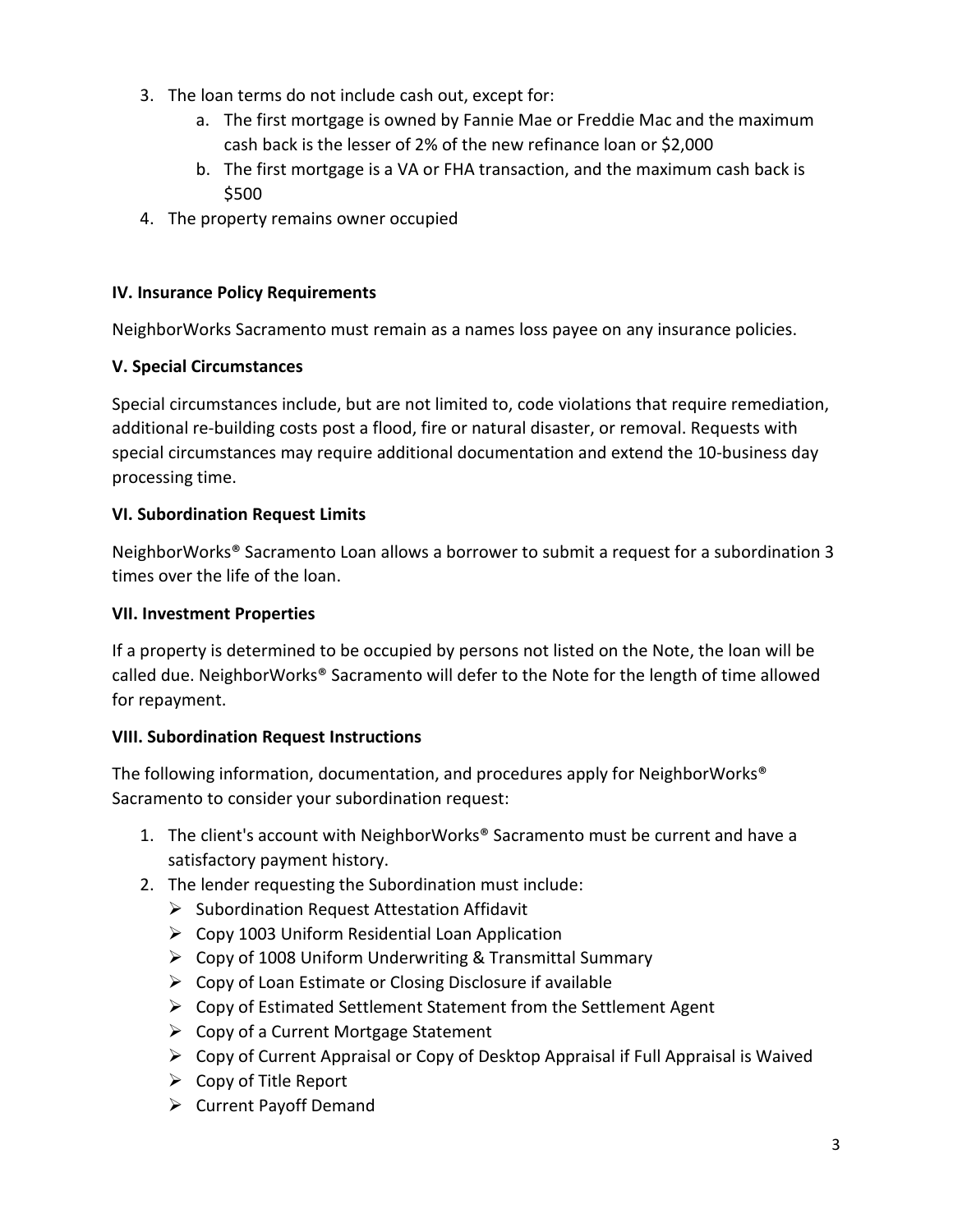- $\triangleright$  Occupancy Verification
- $\triangleright$  Proof of current residence (Most recent utility bill)
- $\triangleright$  Subordination Review Fee \$400 (\$150 is refundable if denied)

Note: All documents and fee must be submitted before we begin processing the request. Any missing document will delay this process.

3. The request for Subordination should clearly indicate the correct name and contact information of the lender providing the financing. Requests for Subordination policy and packet should be sent via email to subordination@nwsac.org. Completed packet and payment need to be mailed to:

> NeighborWorks® Sacramento Attn: Cecelia Geter 2411 Alhambra Blvd. Ste. 200 Sacramento, CA 95817

- 4. There is a \$250.00 subordination fee, per loan, payable to NeighborWorks® Sacramento accompanying your request, for the examination and review of the Request for Subordination and notary of subordination agreement. This fee is non-refundable. There is an additional fee of \$150 for the subordination agreement. This can be paid upfront to expedite the process and will be refunded if the subordination request is denied.
- 5. NeighborWorks® Sacramento may not agree to subordinate if the borrower is taking cash out or using existing equity to pay unsecured, revolving or installment debts.
- 6. If approved, NeighborWorks® Sacramento will notarize a Subordination Agreement. Please provide the location to which the Subordination Agreement is to be sent. If the document will not be picked up by local courier, please provide a prepaid FedEx shipping label with your request. NeighborWorks® Sacramento will not pay for costs related to the pickup or shipping of the Subordination Agreement document.

#### **IX. Grievances and Appeal/Re-Submission of Request**

Denied subordination requests may be appealed within 30 days of the denial date. Appeals made after 30 days will be treated as a new request and will be subject to the standard request fee.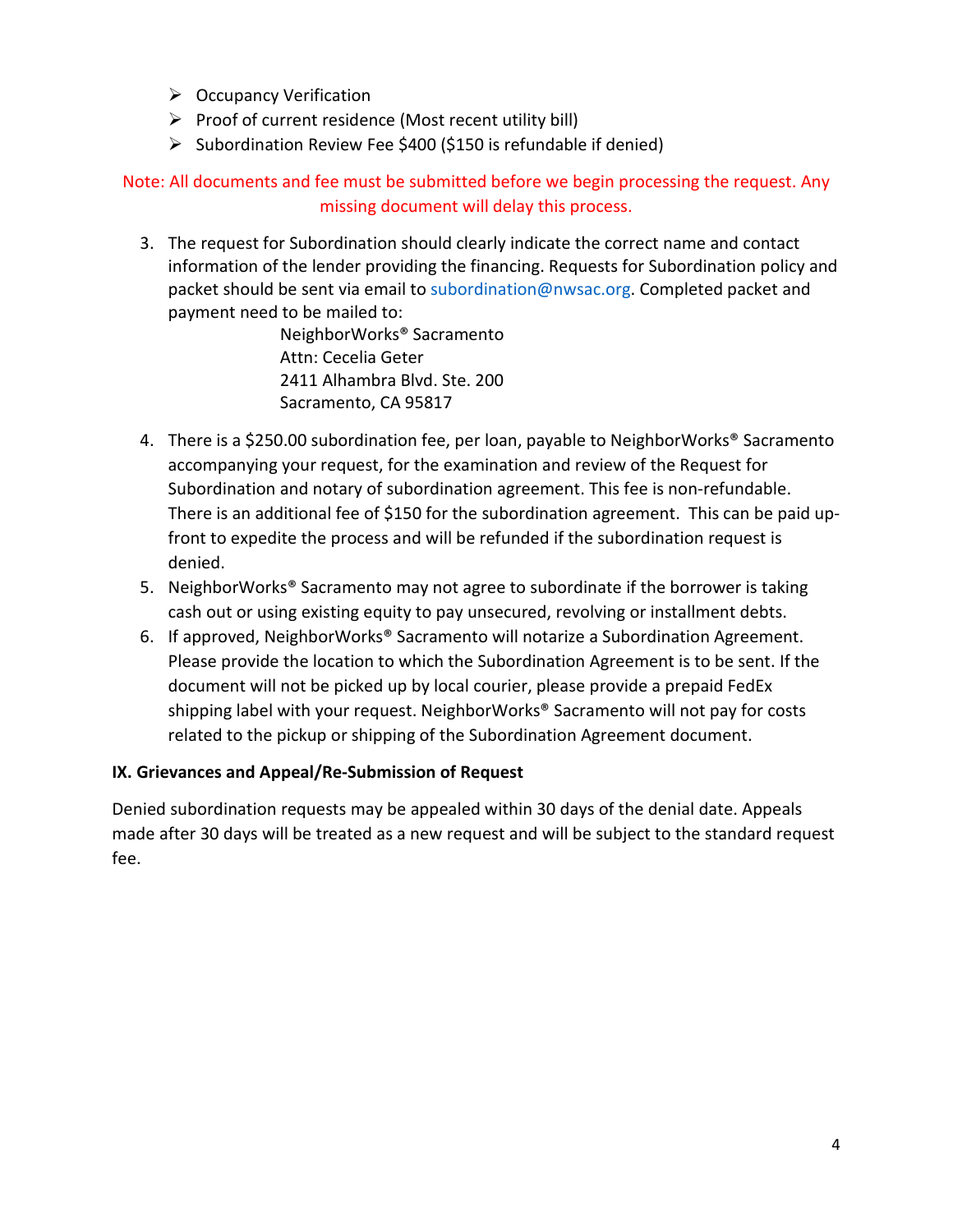# **Owner Occupancy Verification**

As a condition of your subordination request, NeighborWorks® HomeOwnership Center Sacramento Region requires proof of owner occupancy.

Please complete this form to verify your occupancy of the property. Please enclose a copy of your current utility bill (SMUD or PG&E) as proof of residence.

| Loan No:                                                                                                      |    |
|---------------------------------------------------------------------------------------------------------------|----|
| Property Address: No. 1997 - All Annual American School and The American School and The American School and T |    |
|                                                                                                               | do |
| hereby certify that I own and occupy as my principal residence the home located at                            |    |
| Enclosed is a copy of my utility bill as proof of residence.                                                  |    |
| Print name:                                                                                                   |    |
| Sign:                                                                                                         |    |
| Date:                                                                                                         |    |

 $\overline{a}$